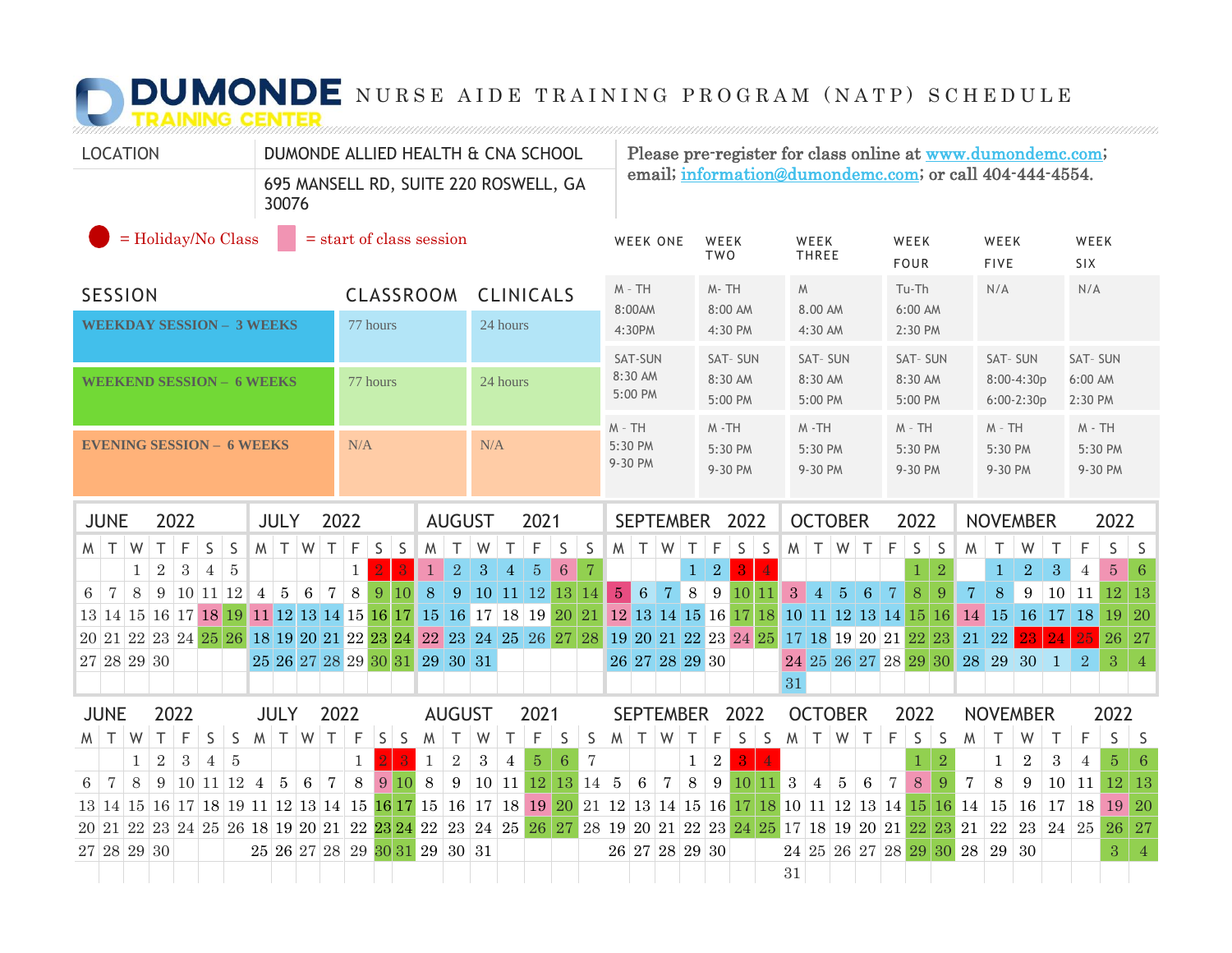

## Weekend Class Session 2022

| <b>Start Date</b>        | <b>End Date</b> |
|--------------------------|-----------------|
| Saturday June 18th       | July $31st$     |
| Saturday July 9th        | August 13th     |
| August 6th               | September 18th  |
| August 19th              | October 2nd     |
| September 24th           | October 30th    |
| October 8th              | November 13th   |
| November 5 <sup>th</sup> | December 11th   |
| November 19th            | December 31st   |

## Weekday Class Session

| <b>Start Date</b>          | <b>End Date</b> |
|----------------------------|-----------------|
| July $11th$                | July 28th       |
| August 1st                 | August 16th     |
| August 22nd                | September 7th   |
| September 12 <sup>th</sup> | September 29th  |
| October 3rd                | October 18th    |
| October 24th               | November 8th    |
| November 14th              | December 2nd    |
| December 5 <sup>th</sup>   | December 20nd   |